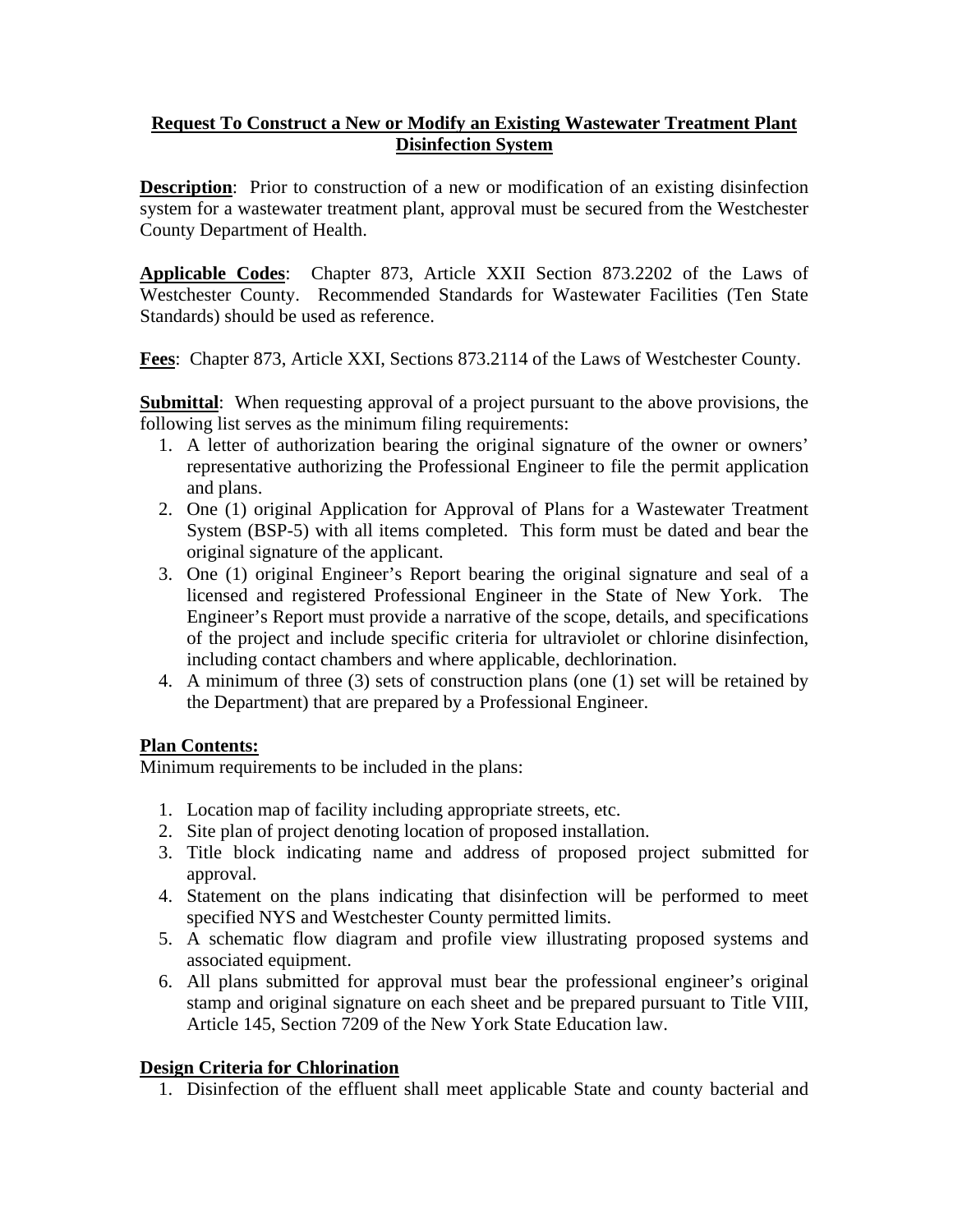disinfectant residual permitted effluent limits.

- 2. Describe type (form) of chlorine proposed for use and safeguards proposed to limit public exposure. Chlorine storage area and containers must be properly marked and/or labeled.
- 3. Provide manufacturer's specifications on all proposed equipment and supply chlorinator make and model number. All piping and connections proposed must be suitable for chlorine service.
- 4. Provide calculation supporting the chlorine dose required and that the capacity of the chlorinator will maintain a chlorine residual within permitted levels during peak flow. A minimum of 15 minutes of contact time must be maintained at design peak hourly flow or maximum rate of pumpage.
- 5. Specify chlorine feed rate and chlorinator pump setting.
- 6. Specify range of settings on chlorinator pump dial and supply pump curve for the specified model.
- 7. Provide a flow meter or totalizer that will indicate flow for the system. A statement must be placed on the drawing indicating that annual calibration is required.
- 8. Standby disinfection equipment of sufficient capacity should be available to replace the largest unit during shutdowns.
- 9. Leak detection controls must be provided and indicated on plans.
- 10. A backup power supply for the chlorinator pump must be provided.
- 11. An inspection window must be installed to view the chlorinator room.
- 12. Rooms containing disinfection equipment shall be maintained at a minimum temp of 60°F and protected from excess heat.
- 13. Forced, mechanical ventilation shall be installed to provide one (1) complete fresh air change per minute when room is occupied.
- 14. Switches for fans and lights shall be outside of the room at the entrance.
- 15. Facilities shall be provided for sampling effluent. Testing taps should be considered for continuous monitoring of effluent chlorine residual.
- 16. Equipment shall be provided for measuring chlorine residual and fecal coliform organisms using accepted test procedures.
- 17. For plants utilizing gas chlorine the cylinders must be chained and panic hardware provided on the entry/exit door.

### **Design Criteria for Dechlorination**

- 1. Specify type of dechlorination chemical, required dose, and amount stored. Provide all necessary calculations and supporting documents.
- 2. Specify type of feed equipment needed and indicate, on the submitted plans, the injection point in the process.
- 3. Provide a suitable sample point downstream of the contact chamber and indicate location on submitted plans.
- 4. Standby disinfection equipment of sufficient capacity should be available to replace the largest unit during shutdowns.
- 5. Chemical storage and effluent sampling requirements shall be the same as specified in the Design Procedure for Chlorination, above.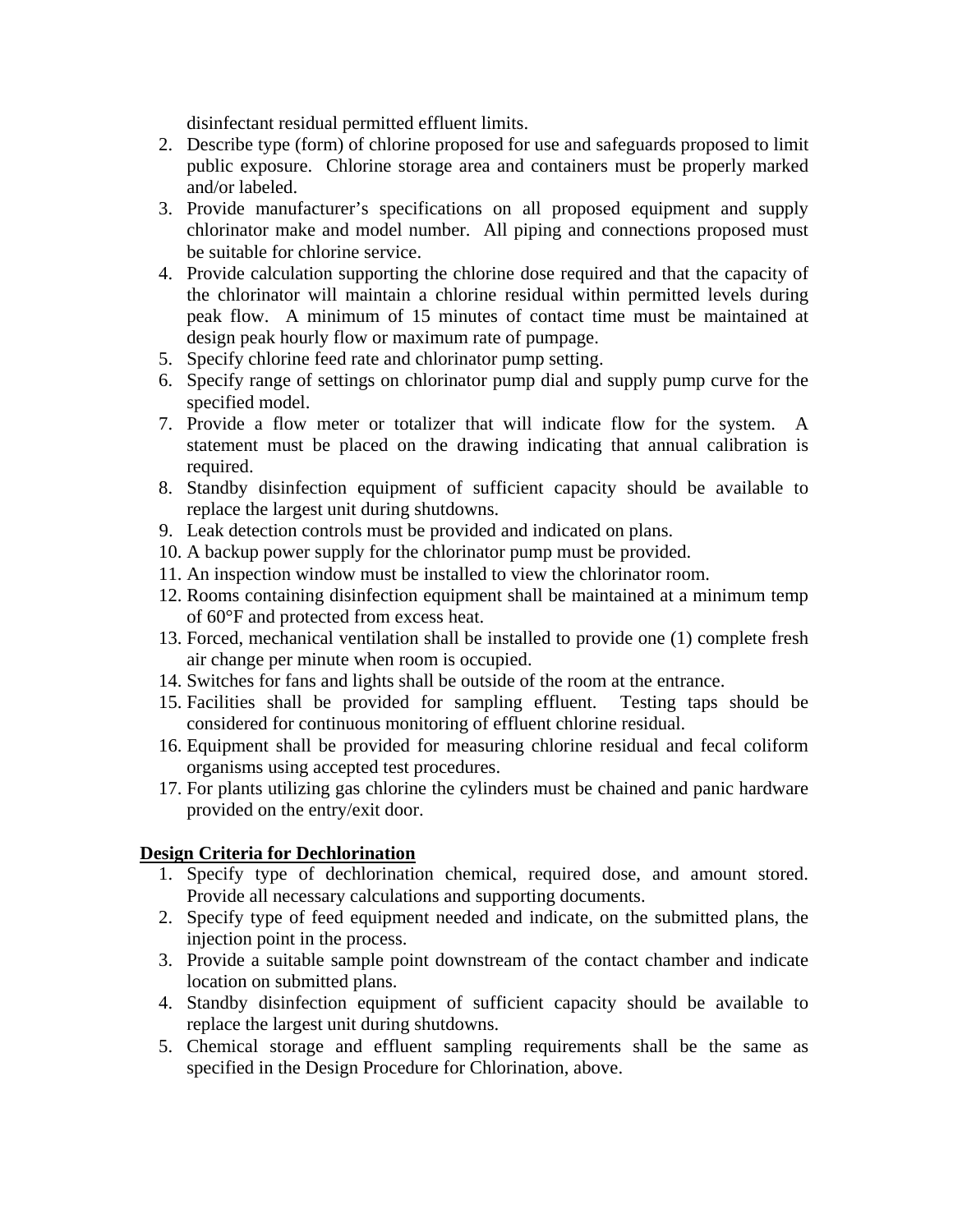## **Ultraviolet Disinfection Design Consideration**

- 1. Duplicate UV units/trains are required to ensure uninterrupted service during cleaning or bulb replacement.
- 2. Transmittance of effluent must be at least 65% at 254 nanometers wavelength.
- 3. BOD and suspended solids concentrations shall be no greater than 30 mg/l at any time.
- 4. Turbidity shall be less than 10 NTU and color shall be less than 15 units.
- 5. At a minimum, rapid sand filtration or other tertiary treatment process must precede the UV units.
- 6. UV wavelength shall be approximately 254 nm.
- 7. UV radiation dosage shall be not less than 30,000 microwattseconds/cm².
- 8. The system must be designed to eliminate short-circuiting and dead zones.
- 9. An intensity meter with alarms and automatic switchover to standby units is required.
- 10. The units must be protected from dirt, excessive heat and freezing temperatures.
- 11. Manufacturer's specifications must be provided.
- 12. A bioassay of the unit or a certification from the manufacturer that the unit chosen will meet the disinfection limit as set forth in the operating/SPDES permit is required.

## **Contact Chambers**

- 1. Chambers should be designed for a minimum contact time of 15 minutes at design peak hourly flow or maximum pumpage after thorough mixing.
- 2. The chamber shall be constructed to keep short-circuiting to a minimum.
- 3. The tank must be designed to facilitate cleaning and maintenance. Consideration shall be given to duplicate tanks.